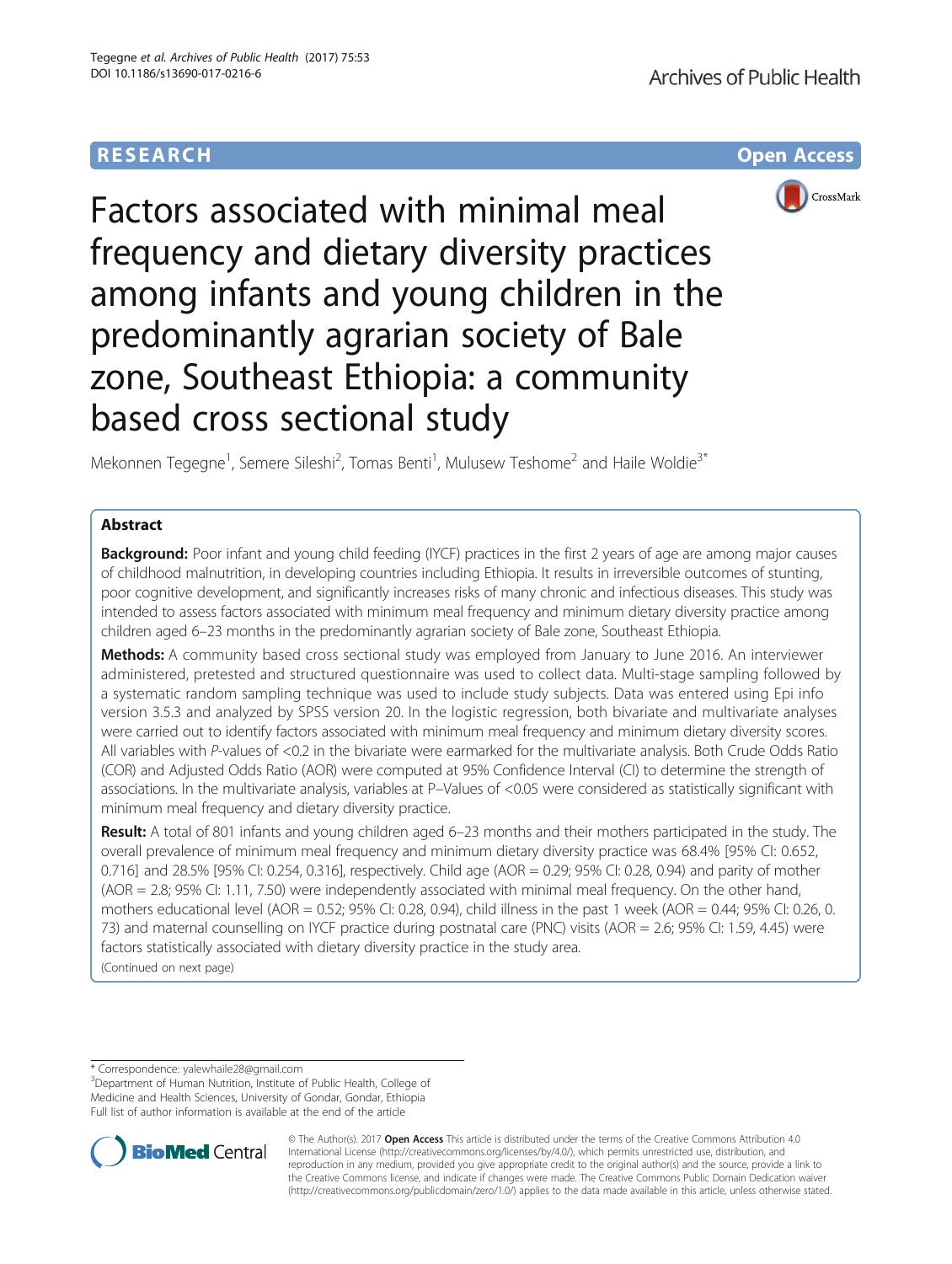### (Continued from previous page)

**Conclusion and recommendations:** Compliance to recommended minimum meal frequency and diversified diets was low in this study community. Minimum meal frequency was associated with the age of child and parity of mother. But, mothers' education, child illness in the past 1 week, and maternal counseling on IYCF during PNC visits were factors associated with minimum dietary diversity practice. Improving the level of maternal and child health care utilization, increasing the educational level of mothers and providing health and nutrition counseling on IYCF during maternal PNC service visits are vital interventions to improve IYCF practices in the predominantly agrarian society of Bale zone, Southeast Ethiopia.

Keywords: Aged 6-23 months, Meal frequency, Dietary diversity, Associated factors

## Background

Appropriate feeding practices in the first 2 years of age are important measures to meet nutritional requirements [\[1\]](#page-9-0) and improve physical growth and cognitive development [[2\]](#page-9-0). The most recent preliminary results showed that improper IYCF practices in this windows period are among the major causes of childhood malnutrition [\[3](#page-9-0)] resulting in permanent outcomes of stunting, poor cognitive development, and significantly increases risks of many chronic and infectious diseases [\[4](#page-9-0)–[6\]](#page-9-0). The potential negative impact of malnutrition during this critical period is not limited to childhood life [\[7\]](#page-9-0) rather it diminishes individual level of productivity during adulthood [\[8](#page-9-0)], negatively affecting the future social and economic development of countries [[9](#page-9-0)] and leading the vicious cycle of intergenerational malnutrition [[10\]](#page-9-0).

Globally, childhood malnutrition is the most pressing public health problem [[11\]](#page-9-0), predominantly in developing countries as it has primarily been directly or indirectly responsible for 60.0% of the 10.9 million annual child deaths [[12](#page-9-0)]. More than two–thirds of these deaths are associated with inappropriate child feeding practices which occur during the first 2 years of life [\[13\]](#page-9-0). Furthermore, malnourished children are at higher risks of repeating grades in school and dropping out from schools which is costly to the families and educational systems of countries [\[14](#page-9-0)]. In Ethiopia, malnutrition is a significant public health problem among infants and young children. According to the 2011 demographic and health survey (DHS) report of the country, about 44.4, 28.7 and 9.7% of under 5 years of age Ethiopian children were stunted, underwieght, and wasted, respectively [\[15\]](#page-9-0).

The quality of a child's food is dependent on meal frequency and food groups contained in the diet. However in most of developing countries, infants and young children are directly introduced to regular household diets made of cereal or starchy foods [[16](#page-9-0)] which are poor in quality. Moreover, the 2014 report of the International Food Policy and Research Institute on global nutrition situation indicated that inorder to attain nutritional requirment and prvent deficiencies, child feeding practie in the first 2 years of age needs special attention in Africa [[13](#page-9-0)]. In the Sub–Sahara African region, inadequate IYCF practices are among causes of high childhood morbidity and mortality [[17](#page-9-0)].

The Government of Ethiopia has been implementing a number of strategies [the 2004 National Strategy for IYCF, the 2005/2006 National Nutrition Strategy, the 2008 National Nutrition Program) to improve the levels of IYCF practices [[18](#page-9-0)–[20](#page-9-0)]. However, the country is among nations well known for their low levels of meal frequency and poor dietary diversity practices. According to research reports in Ethiopia, the magnitude of minimum meal frequency and minimum dietary diversity practices among children aged 6–23 months ranges from 44.7–82.0% and from 10.8–39.1% [[15](#page-9-0), [21](#page-9-0), [22](#page-9-0)].

The cause of inappropriate IYCF practices is multi– factorial and has diverse contributing factors [\[5\]](#page-9-0). Previous studies that aimed at revealing the determinants of inappropriate IYCF practices among infants and young children reported that socio-economic and demographic characteristics [age and sex of the child, residence, mothers level of education and occupation, occupational and educational status fathers, household family size, household wealth index]; cultural and traditional beliefs related factors [traditions, cultural beliefs, maternal perception IYCF, taboos on IYCF]; co–morbidity and health care utilization characteristics of children and mothers' [child illness in the past 1 week, child growth monitoring participation, antenatal (ANC) and mothers' counseling on IYCF during PNC service visits] [[23](#page-9-0)–[32](#page-9-0)] were factors influencing IYCF practices. Thus, all these factors impacted minimum meal frequency and dietary diversity practices [[33, 34\]](#page-9-0).

It has been well concluded that any interventions that occur after the first 2 years of a child's life have no significant impact on the growth and development of children [[35](#page-10-0)]. Improving the quantity and quality of a child's food in this critical windows period is among the most cost effective strategies to improve overall health and ensure nutritional wellbeing [[36](#page-10-0)]. There are strong evidences that appropriate meal frequency and dietary diversity practices lead to better health and growth outcomes among children [\[37](#page-10-0)–[40\]](#page-10-0). The role of evidence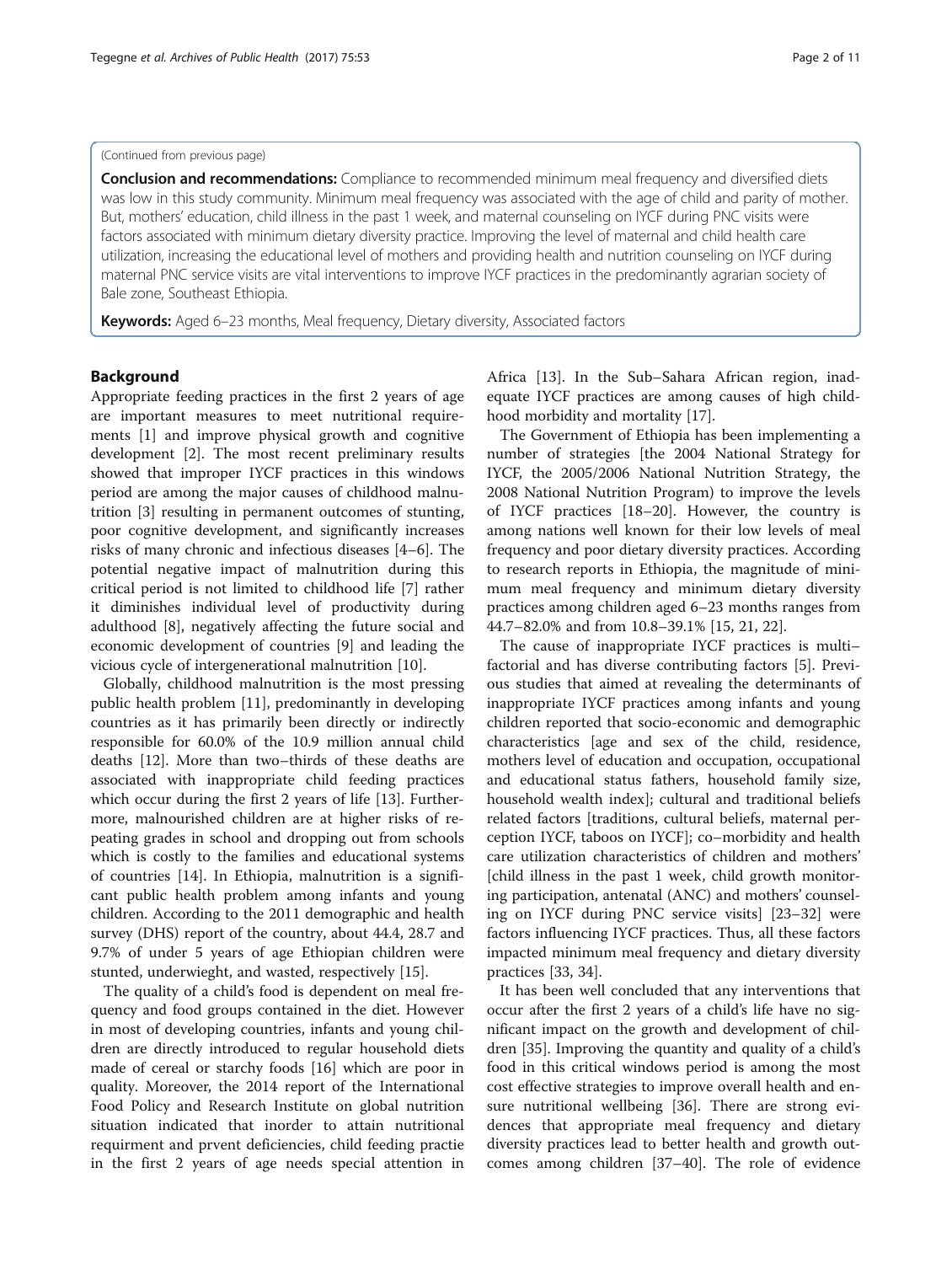based health and nutrition information as predictors of minimum meal frequency and dietary diversity practices is significant in improving the levels of inadequate IYCF practices [[36\]](#page-10-0), and reducing childhood malnutrition [\[41](#page-10-0)]. However, studies are scarce in the predominantly agrarian society of Bale zone, Southeast Ethiopia. With this background in mind, the present study was carried out to identify the determinants of minimum meal frequency and dietary diversity practices among children aged 6– 23 months in the zone. The findings the study meant to provide evidences to programme managers and policymakers to design and implement appropriate interventions to improve the levels of inadequate meal frequency and poor dietary diversity practices and reduce childhood malnutrition, morbidity and mortality in the predominantly agrarian society of Bale zone, Southeast Ethiopia.

### Methods

### Study design, time and settings

Community based cross sectional study was conducted from January–June 2016 at Bale Zone, Southeast Ethiopia. Bale zone is one of the 18 zones found in Oromia regional state with a catchment area of  $43,690.56$  km<sup>2</sup>. According to the 2015 population projection, there are a total of 1,807,279 populations with 376,516 households living in the study area. Bale zone, have a total of 20 woreda and 389 (43 urban and 345 rural) kebeles (the smallest administrative units in Ethiopia) [[42](#page-10-0)]. Furthermore, according to the 2016 Bale Zone Health Department Biannual Health Development report, there are a total of 29, 751 infants and young children aged 6–23 months found in the study area [\[43\]](#page-10-0).

# Source population, sample size calculation and sampling procedure

The source population was children aged 6–23 months, living in Bale zone, Southeast Ethiopia. Sample size was determined by using a single population proportion formula. The prevalence (P) of minimum meal frequency and minimum dietary diversity practices was taken as 44.7% and 10.8%, respectively [\[15](#page-9-0)], with the assumptions of a 95% of confidence level and 5% margin of error (d) for both study factors. Then, the result for minimum meal frequency and minimum dietary diversity scores were 380 and 148, respectively. However, to get a larger value, we took 380 as our required sample size estimation. Finally, a sample size of 836 was obtained after adjusting 2 as a design effect and anticipating 10% as a non-response rate. A multi-stage sampling technique was used in the study. Initially, out of 20 'woredas', four were selected as representative by the lottery method. Kebeles found in the selected woredas were further stratified into urban and rural. A total of 5279 infants and young children aged 6–23 months living in the selected kebeles were obtained from the kebele health post log books and used to calculate the sampling fraction (k). Furthermore, proportional allocation was considered to estimate the total number of children to participate in each selected kebele. Then, a systematic sampling technique was employed to recruit the study participants. The younger child was purposively selected in the households with more than one eligible study subject. When mother-child pairs were not available at the time of data collection, two repeated visits were made.

### Data collection instrument and procedures

An interviewer administered, pretested, and structured questionnaire was used to collect data. The questionnaire was designed with three major sections in mind. The first part was on socio-demographic and economic related characteristics of the child and family. The second part involved dietary practice, co-morbidity status, and health care utilization related characteristics of the child while the third section focused on household environmental and maternal health care utilization characteristics of the household/family. To maintain consistency, the questionnaire was first translated from English to Afaan–Oromo, the native language of the study area, and then retranslated to English by professional translators. A total of 14 health professionals (two experienced public health experts as supervisors and 12 clinical nurses as data collectors) were recruited for the data collection.

The minimum dietary diversity score (DDS) assessment were done by using a 24-h recall method, and the score is used to reflect the micronutrient adequacy of the diet of the infant and young child [[44\]](#page-10-0). DDS were validated for several age/sex groups as proxy measures for both macro and micronutrient sufficiency of the diet [[45](#page-10-0)–[47](#page-10-0)]. Additionally, DDS was significantly associated with the micronutrient density of complementary foods for infants and young children [[48\]](#page-10-0). The tool uses an open recall method to gather information for all food groups and drinks consumed over a given reference period of 24 h. Mothers of infants and young children were requested to list out food groups and drinks consumed by their children in the previous 24 h of the survey. The minimum dietary diversity score was computed based on 7 food groups which contains grains, roots and tubers; legumes and nuts; dairy products; flesh foods; eggs; vitamin–A rich fruits and vegetables; other fruits and vegetables. Likewise, the minimum meal frequency practice of infants and young children was estimated by using a 24-h recall technique. Mothers of children were requested to count their children's meal frequency in the past 24 h of the interview [\[49\]](#page-10-0).

Wealth index was used to indicate the socio-economic status of study participants' households. It was computed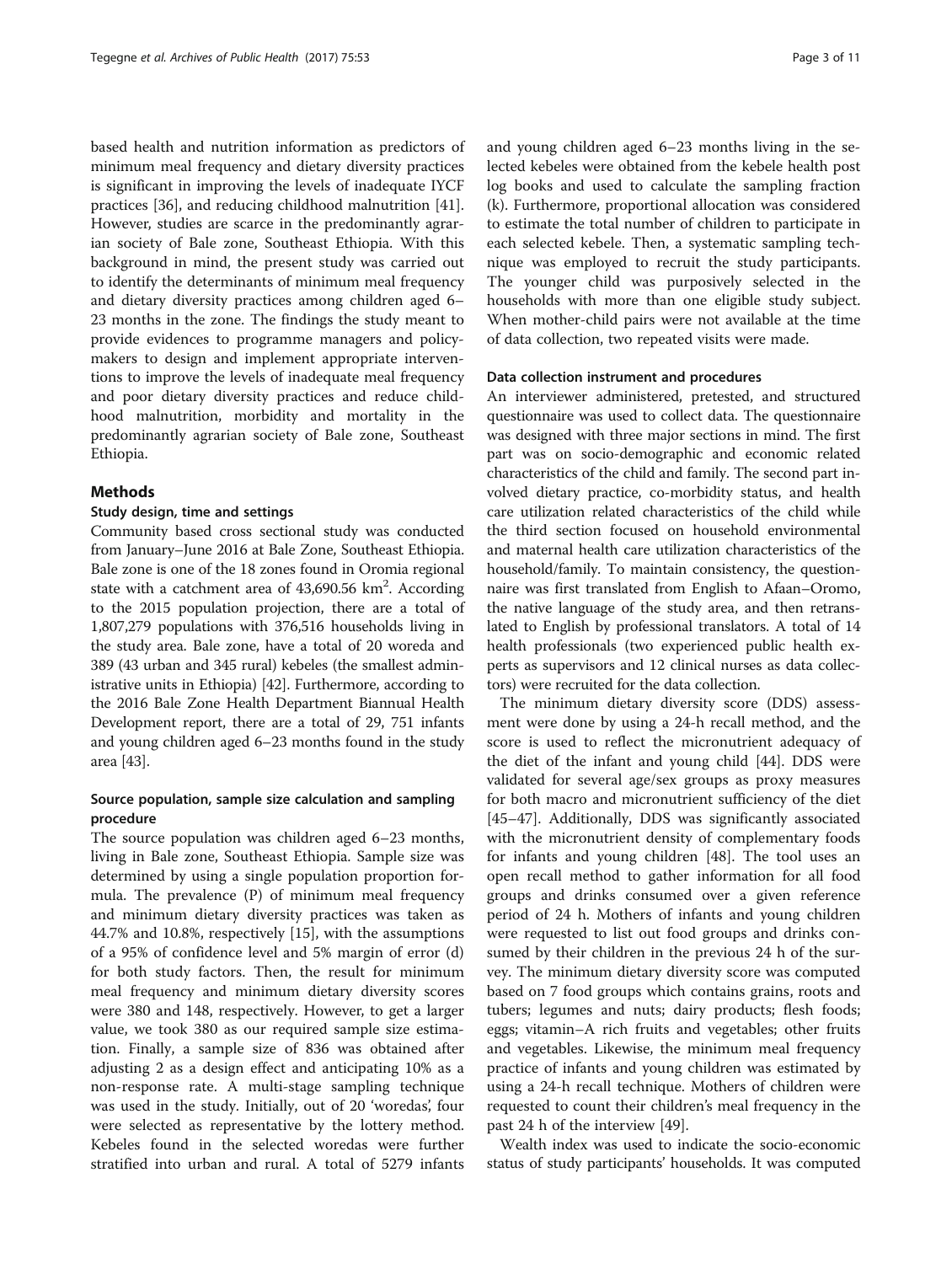by using composite asset indicators for urban and rural residents. A total of 11 composite asset indicators (owning farm land, per-hectare productivity of the farm (in quintals), television set, refrigerator, mobile telephone, availability of electric power, fixed phone, bicycle, cart, number of milk caws and number of oxen) via a principal components analysis (PCA) were used to construct the wealth indexes of households. Finally, the wealth index was classified into five categories (Lowest, Second, Middle, Fourth and Highest) [[15](#page-9-0)].

# Inclusion and exclusion criteria

All infants and young children aged 6–23 months with their mothers and who lives for at least 6 months in the study area were included in the study. However, those infants and young children whose mothers were seriously ill and not able to respond the interviews were excluded from the study.

### Operational definitions

## Minimum meal frequency

Minimum is defined as proportion of children aged 6– 23 months; who receive solid, semi-solid, or soft foods at the minimum numbers of two and three times for children aged 6–8 months, and 9–23 months respectively [[49\]](#page-10-0).

### Minimum dietary diversity score

Is proportion of infants and young children aged 6– 23 months who received foods and drinks from ≥4 food groups in the previous 24 h [[49\]](#page-10-0).

### Afaan-Oromo

Is an Afro-asiatic and Cushitic family's language spoken by about 30 million people in Ethiopia [[50](#page-10-0)].

### Woreda

Is the third level administrative divisions in Ethiopia. It contained an estimated population size of 50,000–150,000 in its catchment [[51\]](#page-10-0).

# Kebele

Is the smallest administrative unit in Ethiopia. It contained an estimated population size of 5000–15,000 in its catchment [\[51\]](#page-10-0).

# Data quality issues

A training of 3 days was given to recruited data collectors and supervisors. The training mainly focused on equipping the trainees with information about the objective of the study, techniques of interview, collection of data, and relevant ethical issues. The data collection tool was pretested on 5% of the study subjects out of the selected kebeles. During the pre–test, the acceptability and applicability of the procedures and tools were evaluated. All questioners were regularly checked for completeness, clarity, and consistency by the respective supervisors. The investigators coordinated the overall activities of data collection. Data validity and reliability were maintained through a close supervision of data collectors and supervisors by the investigators.

### Data processing and analysis

Data was entered into EPI INFO version 3.5.3 and analyzed by using Statistical Package for Social Sciences (SPSS) version 20. Descriptive statistics, including frequencies and proportions were used to summarize the study variables. A binary logistic regression model was used to find out factors associated with minimum meal frequency and minimum dietary diversity practices. Those variables in both minimum meal frequency and dietary diversity score a P–Values of <0.2 in the bivariate analysis were transferred to the multivariable analysis to control the possible effect of confounders. The Adjusted Odds Ratio (AOR) with a 95% of confidence intervals was used to notify the strength of association, and at P– Values of ≤0.05 was used to declare the statistical significance in the multivariable analysis.

## Results

# Socio–demographic and economic characteristics related variables of the child and the family

A total of 801 mother-child pairs with a response rate of 95.8% were included in the final data analysis process. The mean age of mothers/caretakers was 26.5 years with nearly half of them in the age ranges of 25–35 years. About 16.9, 17.4, and 65.8% of infants and young children were aged 6–8, 9–11, and 12–23 months respectively. More than 70 % of the mothers of the infants and young children attended formal education. About 18.9 and 19.7% of households were found at the lowest and highest socio-economic levels, respectively (Table [1](#page-4-0)).

# Dietary practice and co-morbidity status related characteristics of children

More than 91 percents of study subjects were breast feeding during the interview. About 73.5% of study subjects were participated growth monitoring in the previous 1 month of the survey. As mothers of children confirmed that, more than 20 % of children were experienced complaints of illness in the past 1 week of the survey (Table [2](#page-4-0)).

# Food groups consumed by children aged 6–23 months in the previous 24 h of the survey

Proportion of infants and young children aged 6– 23 months, who practiced a minimum dietary diversity scores were28.5% [95% CI: 0.254, 0.316]. More than 19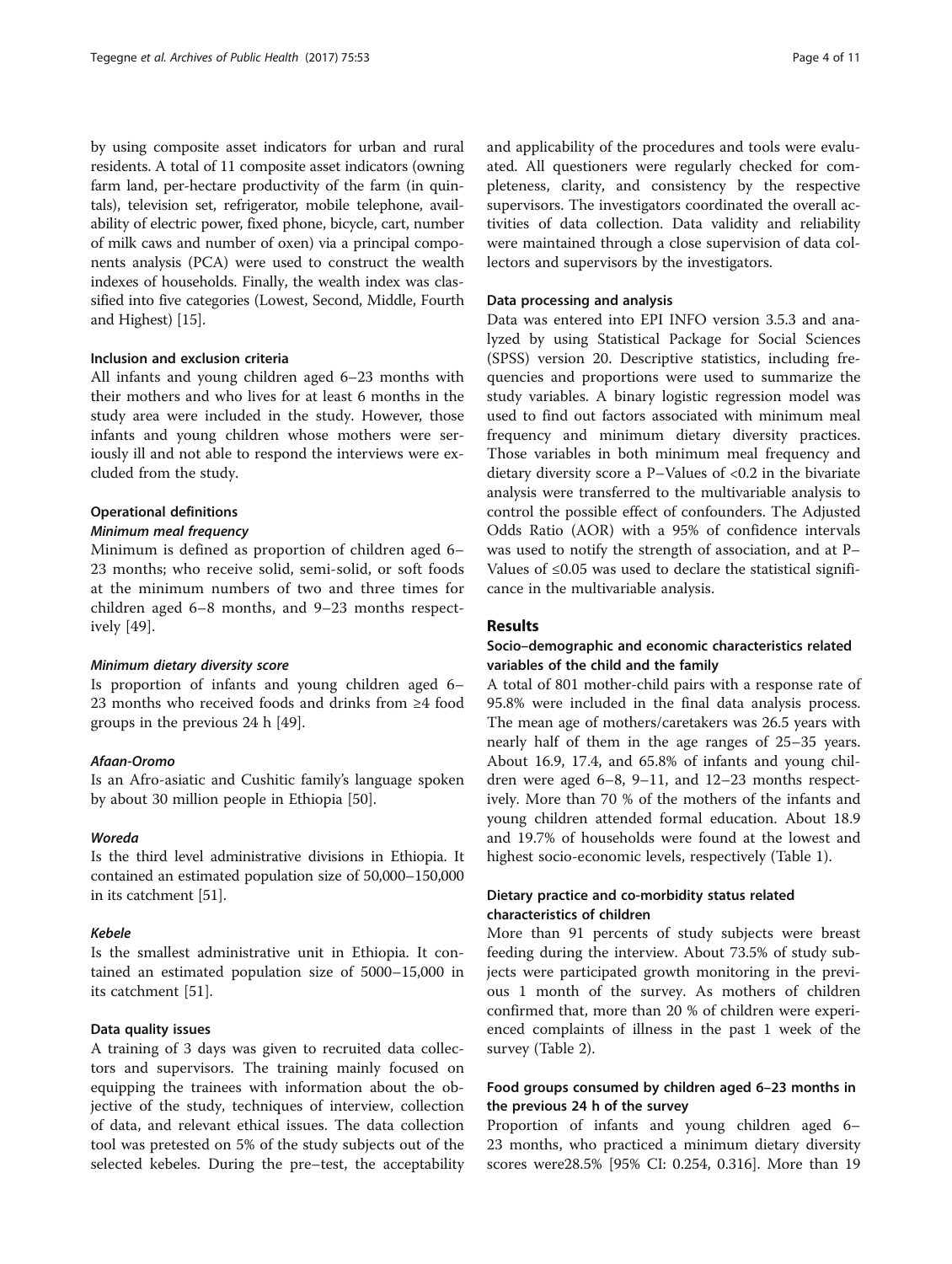| $P$ and $P$ and $P$ are not as the state $P$ and $P$ are $P$ and $P$ are $P$ are $P$ are $P$ and $P$ are $P$ are $P$ are $P$ are $P$ and $P$ are $P$ are $P$ are $P$ are $P$ are $P$ are $P$ are $P$ are $P$ are $P$ are $P$ | $\sim$ $\sim$ $\sim$ $\sim$ |           |            |
|------------------------------------------------------------------------------------------------------------------------------------------------------------------------------------------------------------------------------|-----------------------------|-----------|------------|
| Characteristics                                                                                                                                                                                                              | Category                    | Frequency | Percentage |
| Age of the child<br>(in months)                                                                                                                                                                                              | 6-8 month                   | 135       | 16.9       |
|                                                                                                                                                                                                                              | 9-11 months                 | 139       | 17.4       |
|                                                                                                                                                                                                                              | $12-23$ months              | 527       | 65.8       |
| Sex of the child                                                                                                                                                                                                             | Male                        | 468       | 58.4       |
|                                                                                                                                                                                                                              | Female                      | 333       | 41.6       |
| Birth order of the child                                                                                                                                                                                                     | 1st                         | 245       | 30.6       |
|                                                                                                                                                                                                                              | 2nd                         | 199       | 24.8       |
|                                                                                                                                                                                                                              | 3rd                         | 125       | 15.6       |
|                                                                                                                                                                                                                              | $\geq 4$ th                 | 232       | 29.0       |
| Maternal age (in years)                                                                                                                                                                                                      | $<$ 25 years                | 312       | 39.0       |
|                                                                                                                                                                                                                              | $25 - 35$ years             | 393       | 49.0       |
|                                                                                                                                                                                                                              | $\geq$ 36 years             | 96        | 12.0       |
| Religion                                                                                                                                                                                                                     | Muslim                      | 503       | 62.8       |
|                                                                                                                                                                                                                              | Orthodox                    | 258       | 32.2       |
|                                                                                                                                                                                                                              | Protestant                  | 34        | 4.2        |
|                                                                                                                                                                                                                              | Catholic                    | 6         | 0.7        |
| Maternal marital status                                                                                                                                                                                                      | Married                     | 752       | 93.9       |
|                                                                                                                                                                                                                              | Single                      | 23        | 2.9        |
|                                                                                                                                                                                                                              | Divorced                    | 26        | 3.2        |
| Mothers educational level                                                                                                                                                                                                    | Illiterate                  | 195       | 24.3       |
|                                                                                                                                                                                                                              | Informal<br>education       | 31        | 3.9        |
|                                                                                                                                                                                                                              | Formal education            | 575       | 71.7       |
| Employment status of the                                                                                                                                                                                                     | House wife                  | 612       | 76.4       |
| mother                                                                                                                                                                                                                       | Farmer                      | 49        | 6.1        |
|                                                                                                                                                                                                                              | Governmental<br>employed    | 50        | 6.2        |
|                                                                                                                                                                                                                              | Daily labourer              | 10        | 1.2        |
|                                                                                                                                                                                                                              | Merchant                    | 80        | 10.0       |
| Educational status of the                                                                                                                                                                                                    | Illiterate                  | 119       | 15.8       |
| father                                                                                                                                                                                                                       | Informal<br>education       | 44        | 5.9        |
|                                                                                                                                                                                                                              | Formal education            | 589       | 78.3       |
| Employment status of the                                                                                                                                                                                                     | Farmer                      | 416       | 55.3       |
| father                                                                                                                                                                                                                       | Merchant                    | 166       | 22.1       |
|                                                                                                                                                                                                                              | Governmental<br>employed    | 125       | 16.6       |
|                                                                                                                                                                                                                              | Daily labourer              | 45        | 6.0        |
| Household family size                                                                                                                                                                                                        | $\leq$ 3                    | 246       | 30.7       |
|                                                                                                                                                                                                                              | $4 - 6$                     | 416       | 51.9       |
|                                                                                                                                                                                                                              | $\geq 7$                    | 139       | 17.4       |
| Household wealth index                                                                                                                                                                                                       | Lowest                      | 151       | 18.9       |
|                                                                                                                                                                                                                              | Second                      | 170       | 21.2       |

<span id="page-4-0"></span>

| Table 1 Socio-demographic and economic related                 |
|----------------------------------------------------------------|
| characteristics of children aged 6–23 months and the family at |
| Bale zone, Southeast Ethiopia, $2016(n = 801)$                 |

| <b>Table 1</b> Socio-demographic and economic related          |
|----------------------------------------------------------------|
| characteristics of children aged 6–23 months and the family at |
| Bale zone, Southeast Ethiopia, $2016(n = 801)$ (Continued)     |

|                                          | Middle  | 160 | 20.0 |  |
|------------------------------------------|---------|-----|------|--|
|                                          | Fourth  | 162 | 20.2 |  |
|                                          | Highest | 158 | 19.7 |  |
| Maternal exposure to<br>different medias | Yes     | 499 | 62.3 |  |
|                                          | Nο      | 302 | 37.7 |  |

% of infants and young children was received foods prepared from grains, roots and tubers. Only 8.9% of children were consumed flesh foods in the previous 24 h of the interview (Fig. [1\)](#page-5-0).

# Household environmental and maternal health care utilization characteristics

More than 75 % of children mothers had  $\geq$  4 times of antenatal care (ANC) service visit to the nearest health institution during their child pregnancy life. While, about 68.5% of mothers had  $\geq$  3 times postnatal care (PNC) service visits during the interview. Beside to this, near to 60 % of mothers was received nutrition counselling on IYCF practices by health professionals during their visit. Latrine was available in more than 95 % of study participants household (Table [3\)](#page-5-0).

# Factors associated with minimal meal frequency

The bivariate logistic regression analysis showed that child age, household family size, parity of mother, maternal counselling status on IYCF during ANC and PNC service visits were associated with minimal meal

Table 2 Dietary practice and co-morbidity status related characteristics of children aged 6–23 months at Bale zone, Southeast Ethiopia, 2016 ( $n = 801$ )

| Characteristics                      | Category | Frequency | Percentage |
|--------------------------------------|----------|-----------|------------|
| Currently breast feeding             | Yes      | 734       | 91.6       |
|                                      | No       | 67        | 8.4        |
| Growth monitoring in the in past     | Yes      | 589       | 73.5       |
| one month                            | No       | 212       | 26.5       |
| Child history of illness in the past | Yes      | 179       | 22.3       |
| 1 week                               | No       | 622       | 77.7       |
| Timely initiation of complementary   | Yes      | 498       | 62.2       |
| foods                                | Nο       | 303       | 37.8       |
| Minimum meal frequency               | Yes      | 548       | 68.4       |
|                                      | No       | 253       | 31.6       |
| Minimal dietary diversity scores     | Yes      | 228       | 28.5       |
|                                      | No       | 573       | 71.5       |
| Minimal acceptable diet              | Yes      | 207       | 26.8       |
|                                      | No       | 594       | 73.2       |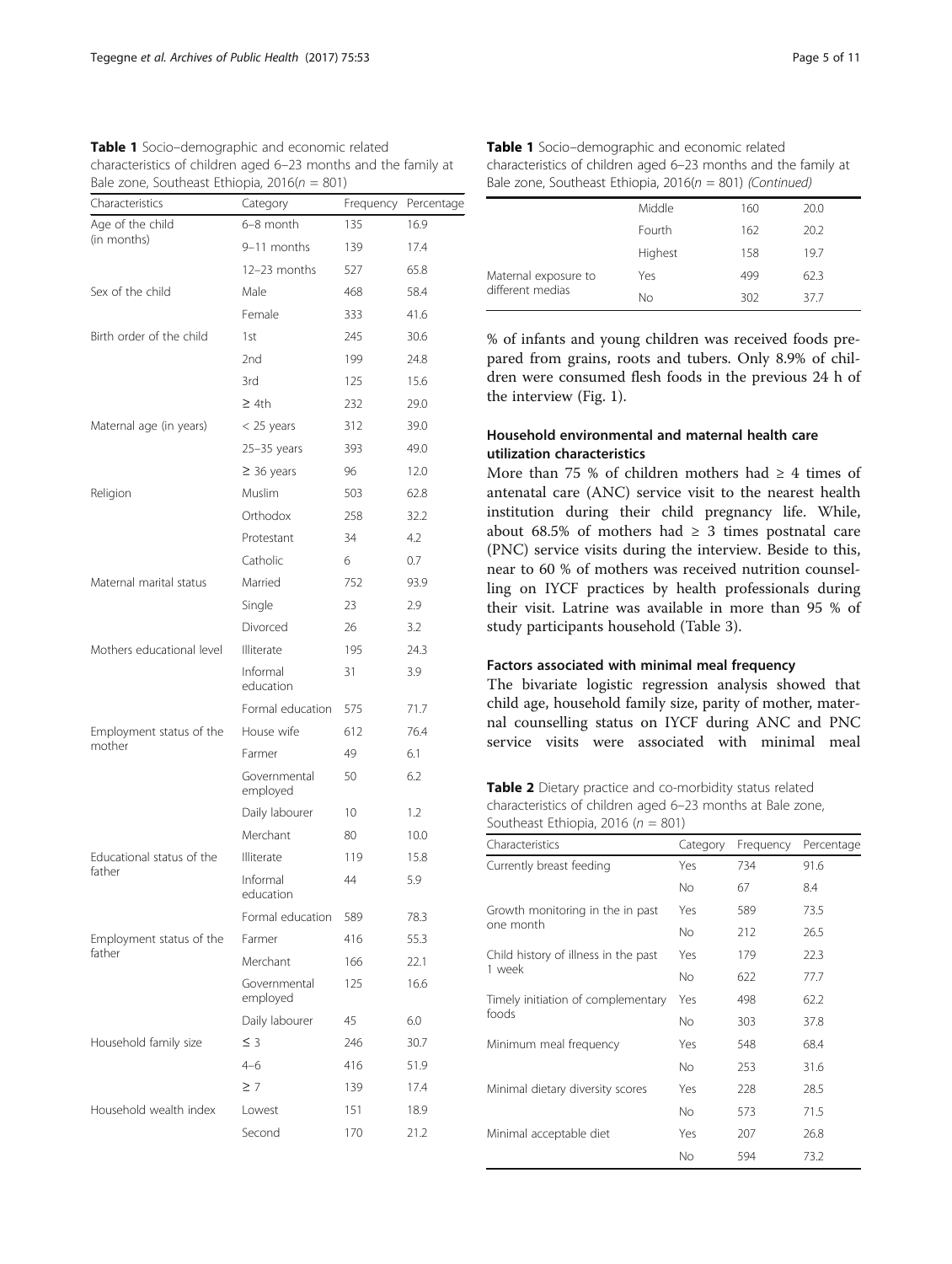<span id="page-5-0"></span>

Table 3 Household environmental and maternal health care utilization characteristics of children aged 6–23 months at Southeast Ethiopia, 2016 ( $n = 801$ )

| Characteristics                                    | Category       | Frequency | Percentage |
|----------------------------------------------------|----------------|-----------|------------|
| Parity of the mother                               | $1 - 2$        | 432       | 52.8       |
|                                                    | $3 - 6$        | 321       | 40.1       |
|                                                    | $\geq$ 5       | 57        | 7.1        |
| History of antenatal care visit                    | Yes            | 742       | 92.6       |
|                                                    | N <sub>o</sub> | 59        | 7.4        |
| Frequency of antenatal care visit                  | $1 - 3$        | 169       | 22.8       |
|                                                    | $\geq 4$       | 1573      | 77.2       |
| Counselling on infant and young                    | Yes            | 445       | 60.0       |
| child feeding during antenatal<br>care visit visit | No             | 297       | 40.0       |
| Postnatal care service visit                       | Yes            | 676       | 84.4       |
|                                                    | N <sub>o</sub> | 125       | 15.6       |
| Frequency of postnatal care                        | 1 Times        | 42        | 6.2        |
| service visit                                      | 2 Times        | 171       | 25.3       |
|                                                    | $\geq$ 3 times | 463       | 68.5       |
| Counselling on infant and young                    | Yes            | 402       | 50.2       |
| child feeding during postnatal<br>visit            | Nο             | 274       | 34.2       |
| Household source of drinking                       | Protected      | 691       | 86.3       |
| water                                              | Unprotected    | 110       | 13.7       |
| Availability of home garden                        | Yes            | 256       | 32.0       |
|                                                    | No.            | 545       | 68.0       |
| Availability of latrine                            | Yes            | 763       | 95.3       |
|                                                    | N <sub>o</sub> | 38        | 4.7        |

frequency. However, in the multivariate regression analysis only the age of the child and parity of the mother remained to affect minimum meal frequency practice among children aged 6–23 months. As a result, the odds of minimum meal frequency were 71% times less likely among children aged 6–8 months than those aged 12– 23 months (AOR = 0.29, 95% CI: 0.28–0.94). Parity of the mother was another factor significantly associated with minimum meal frequency. As a result, para-one and two mothers were 2.8 times more likely to practice minimum meal frequency to the child than para-five and above mothers (AOR = 2.8, 95% CI: 1.11–7.50) (Table [4\)](#page-6-0).

# Factors associated with minimal dietary diversity scores (DDSs)

Maternal educational status, household family size, level of exposure to different media, parity of mother, child illness in the past 1 week of the survey, mothers counselling status on IYCF during ANC, and PNC service visits were identified as factors associated with minimum dietary diversity score in the bivariate regression analysis. However, in the multivariate analysis, mothers' educational status, child illness in the past 1 week of the survey, and maternal counselling status on IYCF during PNC service visits were factors statistically associated with minimal dietary diversity practice in the study area. Accordingly, minimum dietary diversity practice of study subjects was 48% times less likely among illiterate mothers than mothers with formal education [AOR = 0.52, 95% CI: 0.28–0.94]. A child's history of illness in the week preceding the interview decreased the practice of minimum dietary diversity scores by 56% times [AOR = 0.44, 95% CI: 0.26–0.73]. Likewise, the odds of minimum dietary diversity practice of the child were 2.6 times higher among mothers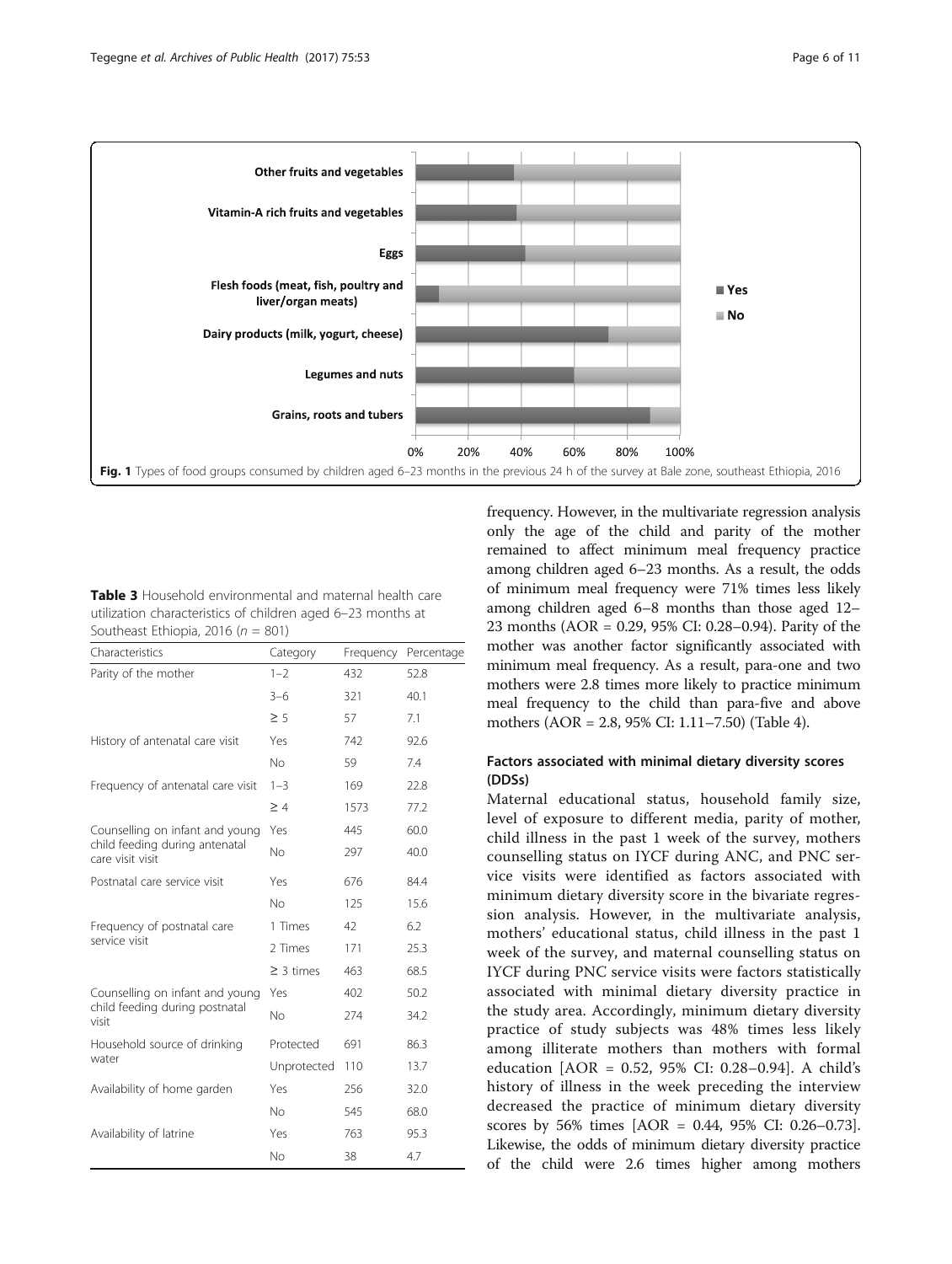| Characteristics                      | Minimal meal frequency |     |     |                       |                     |
|--------------------------------------|------------------------|-----|-----|-----------------------|---------------------|
|                                      | Category               | Yes | No  | COR (95% CI)          | AOR (95% CI)        |
| Household family size                | $\leq$ 3               | 169 | 77  | 1.6 (1.05,2.49)       | 0.9(0.42, 1.95)     |
|                                      | $4 - 6$                | 299 | 117 | 1.9 (1.26,2.80)       | 1.48 (0.81,2.7)     |
|                                      | $\geq$ 7               | 80  | 59  | 1.00                  | 1.00                |
| Parity of the mother                 | $1 - 2$                | 308 | 115 | 2.5(1.47, 4.53)       | $2.8$ (1.11,7.50)*  |
|                                      | $3 - 4$                | 211 | 110 | 1.8 (1.04,3.26)       | 1.5(0.69, 3.66)     |
|                                      | $\geq$ 5               | 29  | 28  | 1.00                  | 1.00                |
| Age of the child                     | $6 - 8$                | 67  | 68  | $0.26$ $(0.18, 0.40)$ | $0.29$ (0.28,0.94)* |
|                                      | $9 - 11$               | 67  | 72  | 0.25(0.17,0.37)       | $0.24$ (0.15,0.39)* |
|                                      | $12 - 23$              | 414 | 113 | 1.00                  | 1.00                |
| Counselling on IYCF during ANC visit | Yes                    | 328 | 117 | 1.83 (1.33,2.49)      | 1.28 (0.79,2.05)    |
|                                      | <b>No</b>              | 180 | 117 | 1.00                  | 1.00                |
| Counselling on IYCF during PNC visit | Yes                    | 302 | 100 | 1.93 (1.38, 2.69)     | 1.25 (0.78,1.99)    |
|                                      | No.                    | 167 | 107 | 1.00                  | 1.00                |

<span id="page-6-0"></span>Table 4 Bivariate and multivariate analysis of factors associated with minimal meal frequency among children aged 06–23 months at Bale zone, Southeast Ethiopia, 2016

Note: \*Significant at P-Value <0.05; DDSs–Dietary Diversity Scores; COR–Crude Odds Ratio; AOR–Adjusted Odds Ratio

counselled on IYCF practice during PNC visits [AOR = 2.6, 95% CI: 1.59–4.51] (Table 5).

# **Discussion**

The proportion of children aged 6–23 months who received the recommended minimal meal frequency and minimum diversified food groups was 68.4% [95% CI: 0.652, 0.716] and 28.5% [95% CI: 0.254, 0.316], respectively. In the present study, the minimum meal frequency was higher than reports from Ethiopia [44.7 and 50.4%] [[15, 21\]](#page-9-0), Ghana [57.3%] [\[52](#page-10-0)], Democratic Republic of Congo (30%] [[53\]](#page-10-0), and India [42%] [[31\]](#page-9-0). The possible

Table 5 Bivariate and multivariate regression analysis of factors significant with minimal DDSs among children aged 06–23 months at Bale zone, Southeast Ethiopia, 2016

| Characteristics                                                                 | Minimal dietary diversity practice |                |     |                    |                         |
|---------------------------------------------------------------------------------|------------------------------------|----------------|-----|--------------------|-------------------------|
|                                                                                 | Category                           | Yes            | No  | COR (95% CI)       | AOR(95% CI)             |
| Educational status of the mother                                                | Illiterate                         | 36             | 159 | 0.46(0.32,0.69)    | 0.52 (0.28,0.94)*       |
|                                                                                 | Informal education                 | $\overline{4}$ | 27  | 0.30(0.10, 0.88)   | $0.20$ $(0.04, 0.91)$ * |
|                                                                                 | Formal education                   | 188            | 387 | 1.00               | 1.00                    |
| Household family size                                                           | < 4                                | 80             | 166 | $1.9(1.16 - 3.12)$ | $2(0.89 - 4.5)$         |
|                                                                                 | $4 - 6$                            | 120            | 296 | 1.6(1.0, 2.56)     | 1.2(0.60, 2.37)         |
|                                                                                 | >6                                 | 28             | 11  | 1.00               | 1.00                    |
| Exposure to different media                                                     | Yes                                | 167            | 322 | 1.96 (1.41,2.78)   | 1.27(0.82, 1.95)        |
|                                                                                 | No                                 | 61             | 241 | 1.00               | 1.00                    |
| Parity of the mother                                                            | $1 - 2$                            | 129            | 294 | 3.13 (1.38,7.0)    | 1.6(0.48, 5.53)         |
|                                                                                 | $3 - 6$                            | 92             | 229 | 2.8 (1.25,6.56)    | 2.5 (0.84,7.88)         |
|                                                                                 | $\geq$ 7                           | $\overline{7}$ | 50  | 1.00               | 1.00                    |
| Child illness in the past 1 week                                                | Yes                                | 34             | 145 | 0.51(0.34, 0.78)   | $0.44$ $(0.26, 0.73)$ * |
|                                                                                 | <b>No</b>                          | 194            | 428 | 1.00               | 1.00                    |
| Counselling on infant and<br>young child feeding during<br>antenatal care visit | <b>YES</b>                         | 162            | 283 | 2.4(1.7,3.4)       | 1.57 (0.92,2.6)         |
|                                                                                 | No                                 | 57             | 240 | 1.00               | 1.00                    |
| Counselling on infant and<br>young child feeding during<br>postnatal care visit | Yes                                | 149            | 253 | 4.1 (2.7, 6.2)     | $2.6$ (1.59,4.45)*      |
|                                                                                 | No                                 | 34             | 240 | 1.00               | 1.00                    |

Note: \*Significant at P-Value <0.05; DDSs–Dietary Diversity Scores; COR–Crude Odds Ratio; AOR–Adjusted Odds Ratio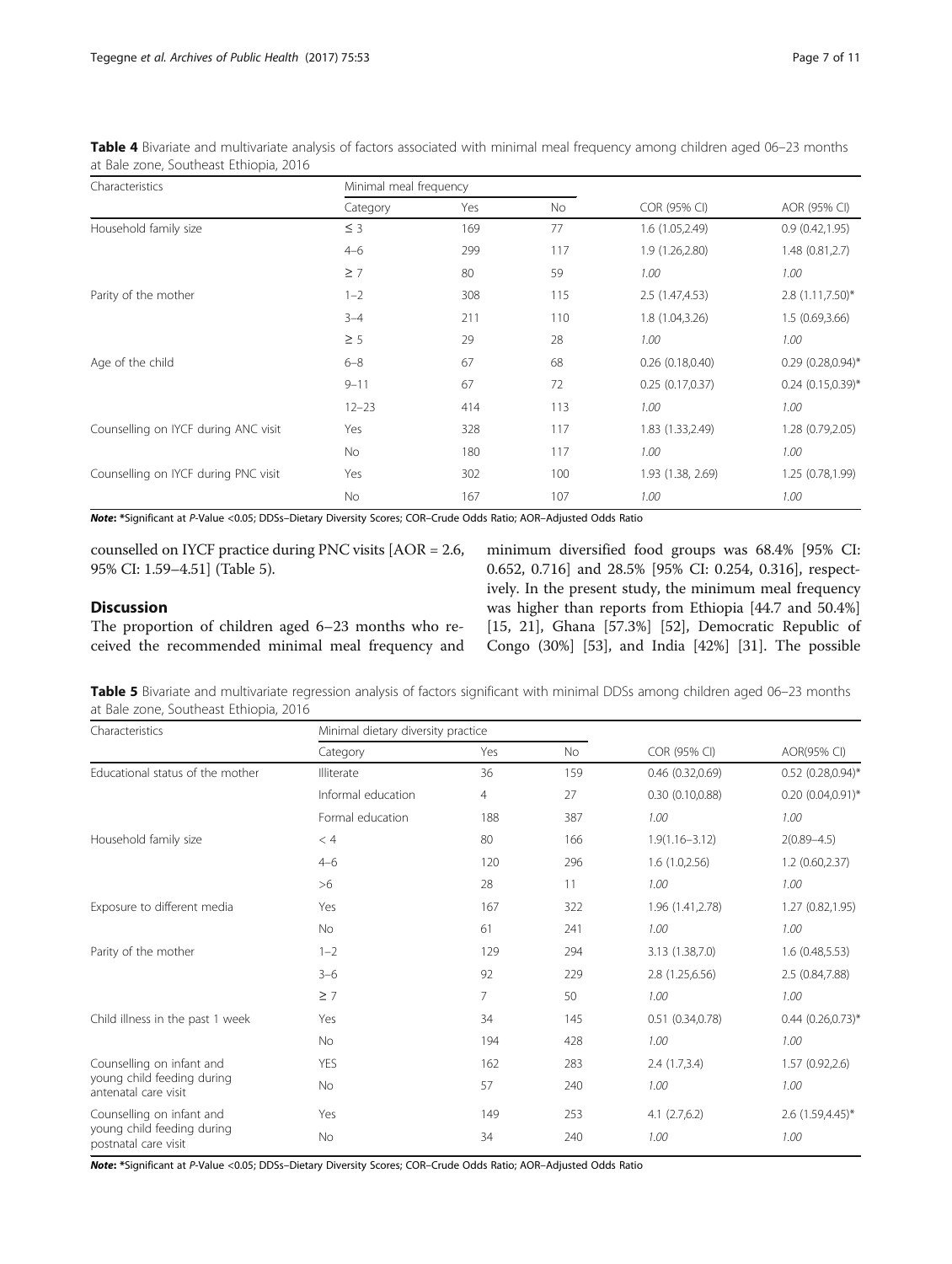reasons for the dissimilarity between studies could be the difference in religious and socio-cultural beliefs, all of which can influence appropriate infant and young child feeding practices [[16](#page-9-0)]. The role of regional differences among studies highlights the importance of ensuring interventions to improve proper child feeding practices in the local contexts [\[13](#page-9-0)]. Another possible explanation may be the time gap among studies, i.e. the previous local study [\[15](#page-9-0)] was carried out over 5 years ago. However, our finding on minimum meal frequency was lower than the [82.0%] of reported in Ethiopia [[22](#page-9-0)] and [71.1%] [\[30](#page-9-0)], [81%] [[54\]](#page-10-0), and [84%] [\[55](#page-10-0)] in such Asiatic and Latin American nations, like Sri Lanka, Bangladesh, and Nepal, respectively. The possible reason for the variability among reports could be the difference in socio–economic status of the household, which can further show the purchasing power of families to feed their children. In this study, more than 60 % of children's households were found in the middle and low level of wealth status. The important role of household resource is that it helps in determining the quality and quantity of complementary feeding for the child [\[33](#page-9-0)]. Furthermore, it may be due to variations in the degree of health seeking behavior and knowledge on IYCF practices among study communities. The present finding for minimum dietary diversity practice was somewhat better compared to previously documented results in Ethiopia [10.8– 12.6%] [\[15, 21](#page-9-0)], Burkina Faso [14%] [[56\]](#page-10-0), Mali [16%] [[48\]](#page-10-0), and India [15.2%] [[31\]](#page-9-0). On the other hand, this finding on minimum dietary diversity practice was lower than that of studies done in Ethiopia [39.1%] [\[22](#page-9-0)], and other developing nations, like Nepal [34%] [[57](#page-10-0)], India [33%] [[58\]](#page-10-0), Bangladesh [41.9%] [\[54](#page-10-0)], and Sri Lanka [71%] [[30\]](#page-9-0). The possible reason for the differences among studies might be due to variations in study settings, sample size consideration, and time gap among studies. Our study was conducted on a small sample size. But, in previous local study [[15\]](#page-9-0), more heterogeneous and larger study community was participated in different settings with varying socio-cultural beliefs on infant and young child feeding practices.

Child age was significantly associated with minimum meal frequency. The odds of minimum meal frequency were lesser among children aged 6–11 months than children aged 12–23 months. This indicates that minimum meal frequency is positively associated with the age of infants and young children, implying that the practice of minimum meal frequency increases as the age of children increases. The result was in line with those of studies conducted in Ethiopia [\[21](#page-9-0)], Ghana [\[52\]](#page-10-0), and other Asian countries, like India [[58](#page-10-0)] and Sir Lanka [[30\]](#page-9-0), i.e., children aged 6–11 months independently had higher risks for decreased minimal meal frequency practice than their counter parts. This was further evidenced by

the fact that, age is an important consideration in assessing meal frequency and dietary adequacy of infant and young child feeding practices [[21\]](#page-9-0). This is again testified by the fact that as the child grows older the frequency of meal increases and diets become more diverse. Additionally, it is because eruption of the teeth influences when the child is introduced to complementary foods, but the process typically leads to loss of appetite and negatively affecting the frequencies of meals for the child [[29,](#page-9-0) [59](#page-10-0)]. Besides, it may be due to the maternal perception of the younger child and the low ability of the child's intestine to digest and absorb foods. Moreover, mothers may perceive that introducing children to bulks of food would lead to developing many types of infections [\[60\]](#page-10-0). Furthermore, these findings show the importance of considering the two events, i.e., practicing age appropriate meal frequency and risks of childhood malnutrition. In most developing countries, infant and young child malnutrition due to inappropriate feeding occurs in the first 2 year of the child's life [\[13\]](#page-9-0). The lives of many infants and young children can be saved through a range of cost-effective actions and increasing the rates of age appropriate meal frequency and other IYCF practice indicators at large. Interventions targeted at identifying practices, beliefs, concerns, and constraints relating to minimum meal frequency and addressing them through appropriate messages and counseling have a key role in the health and nutritional status of infants and young children [\[61](#page-10-0)].

The number of child births of the mother was another possible factor for attaining minimal meal frequency. The odds of minimal meal frequency increase nearly three times among children of para  $\leq$  two mother. The possible reason may be that a mother with fewer childbirths may have a better commitment and good motivation to feed and care her child appropriately. Additionally, having fewer childbirths may increase mothers' level of love for children which may inversely influence the level and type of child care and feeding practices. Another possible explanation could be that mothers with few childbirths may have better level of education than multi–para mothers. This is due to the fact that mothers' level of education can strongly influence on the decision of having number of childbirths in their reproductive age [\[62\]](#page-10-0). As well, educated mothers are more inclined to practice scientifically proven feeding recommendations for their children [\[63](#page-10-0)].

Unlike other studies [[22,](#page-9-0) [53, 54, 58\]](#page-10-0), no factor was identified to have a significant association with both minimum meal frequency and dietary diversity practices in this study. After we controlled the possible effects of other factors in the multivariate regression analysis mothers' education, child illness in the past 1 week of the survey and maternal counseling on IYCF practices during PNC service visits remained determinant factors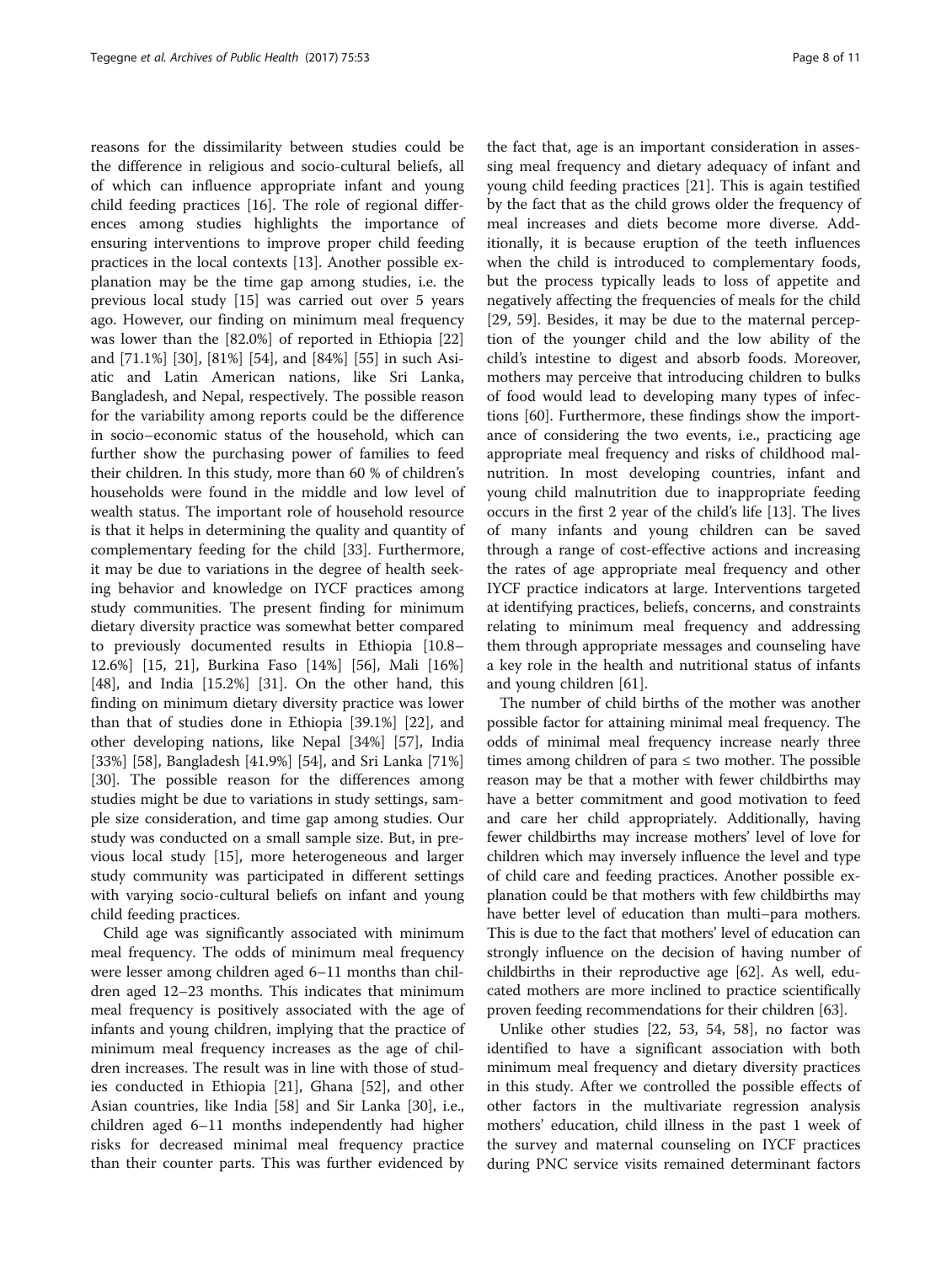for minimum dietary diversity practice in this study community.

Maternal educational status was significantly associated with minimum dietary diversity practice of infants and young children. Mothers with better educational status were more likely to practice minimum dietary diversity for their children. The importance of mothers' education for child health, degree of nutrition and feeding practice has been well investigated in Ethiopia [\[64](#page-10-0)], Nepal [[55\]](#page-10-0), Bangladesh [[54\]](#page-10-0) and India [[58](#page-10-0)]. This is highly supported by the fact that, mother's education has a strong role in increasing thier level of confidence, command over resources independently, and adherence to recommended IYCF practices [[64, 65\]](#page-10-0). Education is a proxy measure for socioeconomic wellbeing and researchers argue that mothers' with better education tend to have more work opportunities and better wealth than mothers' with lower educational status [\[60](#page-10-0), [66\]](#page-10-0). This could increase their purchasing power of different food groups and feeding diversified foods for their children.

Child illness in the week preceding the survey influenced minimum dietary diversity practice of infants and young children. The present finding was comparable with those of studies done in Ghana [[52](#page-10-0)] and India [\[67](#page-10-0)], indicating that child illness in the week absolutely affected the dietary diversity practice of children. This could be due to the fact that common childhood illnesses are known to affect the type of food and feeding practice by reducing the child's appetite [\[59\]](#page-10-0). In addition, due to the illness of the child, mothers would reduce giving large amount and different types of food groups to the children.

Maternal PNC service attendance at health institutions was the other possible risk factor for minimum dietary diversity practice in the study area. The risk of not practicing minimum dietary diversity for the child was higher among mothers who had no PNC service visits. The result was in congruence with those of studies in Ethiopia [[21\]](#page-9-0) and other developing nations, like Sri Lanka [\[30](#page-9-0)], India [\[67\]](#page-10-0) and Tanzania [\[68](#page-10-0)]. These studies showed that mothers' lack of heath institution visits during PNC periods positively determine the dietary diversity practice of infants and young children. This might be due to the fact that mothers' health institution visits during the PNC period has potential opportunities for their getting health and nutrition knowledge by trained health workers on IYCF practices [\[69](#page-10-0)]. Health workers have a crucial role in supporting mothers by providing nutrition counseling about balanced diets and appropriate IYCF practices [\[70\]](#page-10-0). Thus, they help in ensuring good nutrition in the first couple years of the child's life [\[34](#page-9-0)]. Furthermore, this counseling may polish mothers' cultural and traditional beliefs and bring positive influences on IYCF practices [\[71](#page-10-0)]. Mothers counselled on IYCF during

PNC visits may become more informed about the importance of providing diversified food groups to their children. Thus, intensified efforts are needed to improve the level of PNC service utilization and to provide nutrition counseling to mothers on IYCF practices.

To sum up, some limitations of the study have to be noted. First, as the design of the study was crosssectional, it was difficult to examine potential temporal relationships. Second, co–morbidity status of the child was conveyed only in the information given by mothers'. This might be subjected to bias as it depends on the mothers' level of knowledge about the illness status of the child. Third, the measurement of child feeding practice again relied on memory, so there may be a possibility of recall bias. Its being unrepresentative of the whole nation is another possible limitation of the study. Nevertheless, the study has successfully showed important trends that can be used in the formulation of other studies and interventions to improve the IYCF practice in the study area.

### Conclusion

This study was found low minimal meal frequency and dietary diversity practice in the predominantly agrarian society of Bale zone, Southeast Ethiopia. No factors were identified to have statistical association with both minimal meal frequency and dietary diversity practice. Child age and parity of mother was the only study variable to have significant association with minimal meal frequency. However, educational status of mothers, child illness in the preceding week of the interview and maternal counselling on IYCF during PNC service visits were independently influenced minimum dietary diversity practice. Improving the level of maternal and child health care utilization, increasing mothers' level of education, and providing health, and nutrition counseling on IYCF during maternal PNC service visits are vital interventions to improve IYCF practices in the study area.

#### Abbreviations

ANC: Ante Natal Care; AOR: Adjusted Odds Ratio; CI: Confidence Interval; COR: Crude Odds Ratio; DDS: Dietary Diversity Score; IYCF: Infant and Young Child Feeding; PNC: Post Natal Care; SPSS: Statistical Package for Social Science; WHO: World Health Organization

#### Acknowledgments

We the authors would like to express our sincere gratitude to study subjects for their willingness to participate in this study. The authors' heartfelt thanks will also go to Madda Walabu University for securing ethical issues of the study.

#### Funding

No funding was obtained for this study.

#### Availability of data and materials

All the required data were presented on the main body of the paper.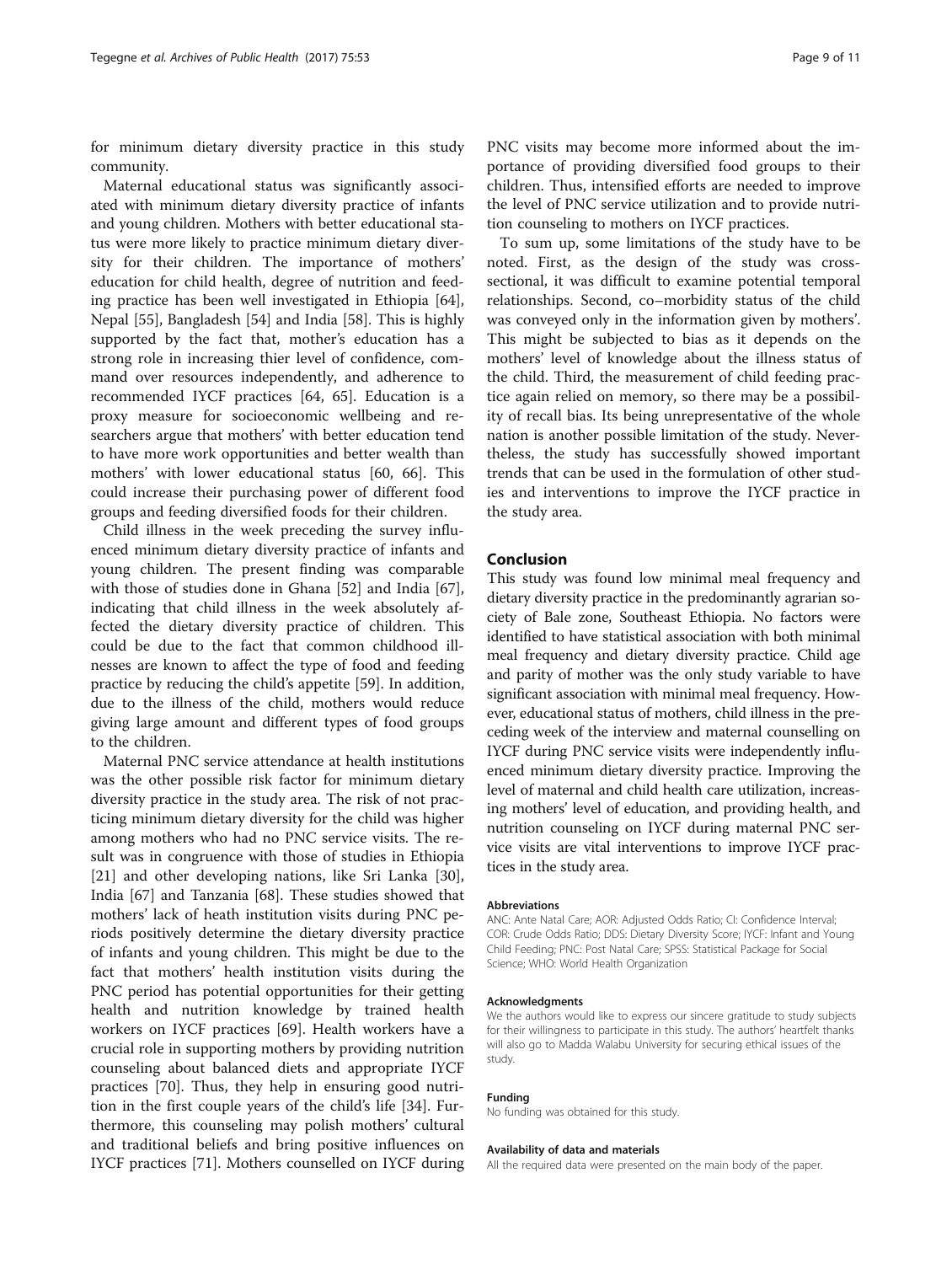### <span id="page-9-0"></span>Authors' contributions

Designed the experiment; MT, HW, SS, TB and MT. Analyzed the data; MT; HW. Wrote the paper; MT, HW. Approved the proposal with some revisions: MT; HW; SS; TB; MT. Prepared and approved the manuscript; MT; HW. All authors read and approved the final manuscript.

#### Ethics approval and consent to participate

The study protocol was approved by the Institutional Review Board (IRB) of Madda Walabu University. The ethical clearance was submitted to Bale Zonal Health Bureau, research and technology transfer department. Permission letter (from Bale Zonal Health Bureau, research and technology transfer department) was sent to selected (Agarfa, Jarra, Dinsho and Goba) district health offices. Then, the written permission from each district health offices was submitted to each kebeles administration units in which the actual data collection was undertaken. After the objective of the study was explained, informed verbal consent from every mothers/care taker of study subjects was obtained. The right of study participant to withdraw from the study at any time, without any precondition was disclosed unequivocally. Moreover, confidentiality of the information obtained from every study subjects was guaranteed by all data collectors and investigators using code numbers rather than personal identifiers and keeping the questionnaire locked.

### Consent for publication

Not applicable.

#### Competing interests

The authors declare that they have no competing interests.

### Publisher's Note

Springer Nature remains neutral with regard to jurisdictional claims in published maps and institutional affiliations.

#### Author details

<sup>1</sup>Department of Nursing, Madda Walabu University, Bale Goba, Ethiopia. 2 Department of Public Health, Madda Walabu University, Bale Goba, Ethiopia. <sup>3</sup>Department of Human Nutrition, Institute of Public Health, College of Medicine and Health Sciences, University of Gondar, Gondar, Ethiopia.

### Received: 25 January 2017 Accepted: 5 July 2017 Published online: 13 November 2017

# References

- 1. World Health Organization. Guiding principles for feeding non-breastfed children 6–24 months of age. 2005.
- 2. UNICEF. Infant and young child feeding, nutrition section program. New York: UNICEF; 2012.
- 3. Medical News Today. Medi lexicon, Intl. What is malnutrition? What causes malnutrition? S.L. : medical news today. MediLexicon, Int, September 26,2014.
- 4. Saha KK, Frongillo EA, Alam DS, Ariffen SE, Persson LA, Rasmussen KM. Appropriate infant feeding practices result in better growth of infant and young children in rural Bangladish. Bangladesh : Amj clin Nutr. 2008;87: 1852–9.
- 5. World Health Organization. Complementary feeding of young children in developing countries: a review of current scientific knowledge. Geneva: World Health Organization; 1998. p. 237.
- 6. Hop LT, Gross R, Giay T, Sastroamidjojo S, Schultink W, Lang NT. Premature complementary feeding is associated with poorer growth of Vietnamese children. Vietnam: J Nutr. 2000;130:2683–90.
- Blössner M, de Onis M. Malnutrition:quantifying the impact at national and local leveles. Geneva: World health Organization; 2005. p. 12.
- 8. MALUCCIO JA, ADATO M, FLORES R, ROOPNARAINE T. Breaking the cycle of poverty: Nicaraguan red de Protección social. Washington, D.C.: International Food Policy Research Institute; 2005.
- BEHRMAN J, ALDERMAN H, HODDINOTT J. Hunger and malnutrition. In: Bjorn L, editor. Global crises, global solutions. Cambridge (UK): Cambridge University Press; 2004.
- 10. Glewwe P, Miguel E. Impact of child health on education in developing countries. North-Holland: Handbook of Development Economics 4; 2007.
- 11. Black RE, Allen LH, Bhutta ZA, Caulfield LE, de Onis M, Ezzati M, et al. Maternal and child under nutrition: global and regional exposures and health consequences. Lancet. 2008;371(9608):243–60.
- 12. Black RE, Victora CG, Walker SP, et al. 12.Maternal and child under nutrition and overweight in low-income and middle-income countries. S.L. Lancet. 2013;382:427–51.
- 13. International Food Policy Research Institute. Global nutrition report. Washington, DC: Actions and Accountability to Accelerate the World's Progress on Nutrition; 2014.
- 14. African Union Commission. The cost of hunger in Africa: social and economic impact of child under nutrition in Egypt, Ethiopia, Swaziland and Ugand. Addis Ababa: UNECA; 2014.
- 15. CSA I. Ethiopia demographic and health survey 2011. Central Statistical Agency and ICF International: Addis Ababa; 2012.
- 16. United Nations Children's Fund. Improving child nutrition: the achievable imperative for global progress. New York: 4; 2013.
- 17. Lartey A. Maternal and child nutrition in sub-Saharan Africa. Challenges and interventions: Proc Nutr Soc. 2008:105–8.
- 18. Federal Ministry of Health. Family health department: National Strategy for infant and young child feeding. Addis Ababa: Ethiopia; 2004.
- 19. Federal Ministry of Health: National Nutrition Strategy. Addis Ababa; Ethiopia: 2005–2006. [https://extranet.who.int/nutrition/gina/sites/default/](https://extranet.who.int/nutrition/gina/sites/default/files/ETH%202005%20National%20Strategy%20for%20Child%20Survival.pd) [files/ETH%202005%20National%20Strategy%20for%20Child%20Survival.pd](https://extranet.who.int/nutrition/gina/sites/default/files/ETH%202005%20National%20Strategy%20for%20Child%20Survival.pd).
- 20. Federal Ministry of Health. National Nutrition Program. Addis Ababa: Federal Ministry of Health; 2008.
- 21. Beyene M, et al. Dietary diversity, meal frequency and associated factors among infant and young children in Northwest Ethiopia: a cross- sectional study. BMC Public Health. 2015;15:1007.
- 22. Yonas F, et al. Infant and young child feeding practice status and associated factors among mothers of under 24-month-old children in Shashemene Woreda, Oromia region, Ethiopia. Open Access Library Journal. 2015;2:e1635.
- 23. Vishnu K, et al. Determinants of complementary feeding practices among Nepalese children aged 6-23 months: findings form demographic and health survey 2011. BMC Pediatr. 2013;13:131.
- 24. World Health Organization and United Nations Children's Fund. Antenatal care in developing countries: promises, achievements and missed opportunities—an analysis of trends, levels and differentials, 1990–2001. Geneva: WHO; 2003.
- 25. Nira J, et al. Determinants of inappropriate complementary feeding practices in infants and young children: secondary data analysis of demographic and health survey 2006-2007 in Nepal. Matern Child Nutr. 2012;8(Suppl 1):45–59.
- 26. Gessese D, et al. The practice of complementary feeding and associated factors among mothers of children 6-23 months of age in Enemay district, Northwest Ethiopia. Nutr Food Sci. 2014;44(Iss:3):230–40.
- 27. Madise NJ, Mpoma M. Child malnutrition and feeding practices in Malawi. Food Nutr Bull. 1997;18:190–201.
- 28. Kimani-Murage EW, Madise NJ, Fotso JC, et al. Patterns and determinants of breastfeeding and complementary feeding practices in urban informal settlements, Nairobi Kenya. BMC Public Health. 2011;11:396.
- 29. Khanal V, Sauer K, Zhao Y. Determinants of complementary feeding practices among Nepalese children aged 6–23 months: findings from demographic and health survey 2011. BMC Pediatr. 2013;13:131.
- 30. Senarath U, Godakandage SSP, Jayawickrama H. et al, Determinants of inappropriate complementary feeding practices in young children in Sri Lanka: secondary data analysis of demographic and health survey 2006– 2007. Maternal & child nutrition. 2012(8):60–77.
- 31. Patel A, Pusdekar Y, Badhoniya N, et al. Determinants of inappropriate complementary feeding practices in young children in India: secondary analysis of National Family Health Survey 2005–2006. Maternal & child nutrition. 2012;8:28–44.
- 32. Kabir I, Khanam M, Agho KE, et al. Determinants of inappropriate complementary feeding practices in infant and young children in Bangladesh: secondary data analysis of demographic health survey 2007. Maternal & child nutrition. 2012;8(Suppl 1):11–27.
- 33. Edem MAT, et al. Feeding practices and malnutrition at the Princess Marie Louise Children's hospital, Accra: what has changed after 80 years? BMC Nutrition. 2016;2:42.
- 34. Sunguya BF, et al. Effectiveness of nutrition training of health workers toward improving caregivers' feeding practices for children aged six months to two years: a systematic review. Nutr J. 2013;12:66.